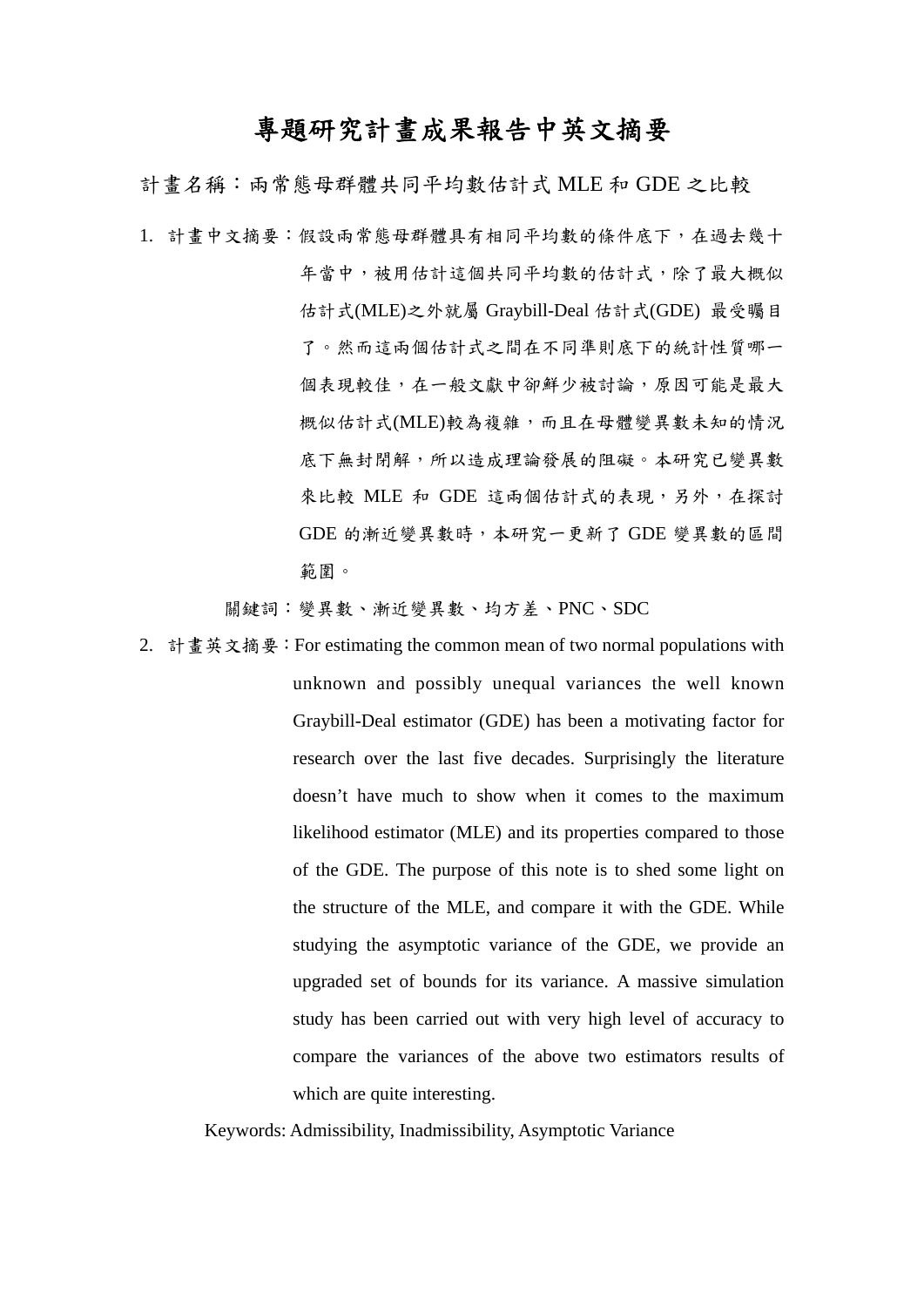# 行政院國家科學委員會專題研究計畫成果報告

計畫編號:**NSC 96-2118-M-032-004-**

執行期限:**96** 年 **08** 月 **01** 日至 **97** 年 **07** 月 **31** 日 主持人:林志娟 淡江大學統計系專任副教授

計畫參與人員:碩士班研究生吳旻珊 詹凱婷 王孝欽 高欣如 張杰楷 博士班研究生林亭妤

#### **Abstract**

For estimating the common mean of two normal populations with unknown and possibly unequal variances the well known Graybill-Deal estimator (GDE) has been a motivating factor for research over the last five decades. Surprisingly the literature doesn't have much to show when it comes to the maximum likelihood estimator (MLE) and its properties compared to those of the GDE. The purpose of this note is to shed some light on the structure of the MLE, and compare it with the GDE. While studying the asymptotic variance of the GDE, we provide an upgraded set of bounds for its variance. A massive simulation study has been carried out with very high level of accuracy to compare the variances of the above two estimators results of which are quite interesting.

*Keywords*: Admissibility, Inadmissibility, Asymptotic Variance

#### **1. Introduction**

 One of the oldest and most interesting problems in statistical inference, which has dogged the researchers over the last five decades, is the estimation of a common mean of two normal populations with unknown and possibly unequal variances.

 To be specific, let us assume that we have *iid* observations

$$
X_{i1}, \cdots, X_{in_i} \text{ from } N(\mu, \sigma_i^2), \quad i = 1, 2.
$$

Define  $\overline{X}_i$  and  $S_i$  as

$$
\overline{X}_{i} = \sum_{j=1}^{n_{i}} X_{ij} / n_{i}, \qquad S_{i} = \sum_{j=1}^{n_{i}} (X_{ij} - \overline{X}_{i})^{2}, \qquad (1.1)
$$

where

$$
\overline{X}_i \sim N(\mu, \sigma_i^2/n_i), \quad S_i \sim \sigma_i^2 \chi_{(n_i-1)}^2 \quad (i=1,2),
$$

 and these four statistics are mutually independent. Throughout this note it is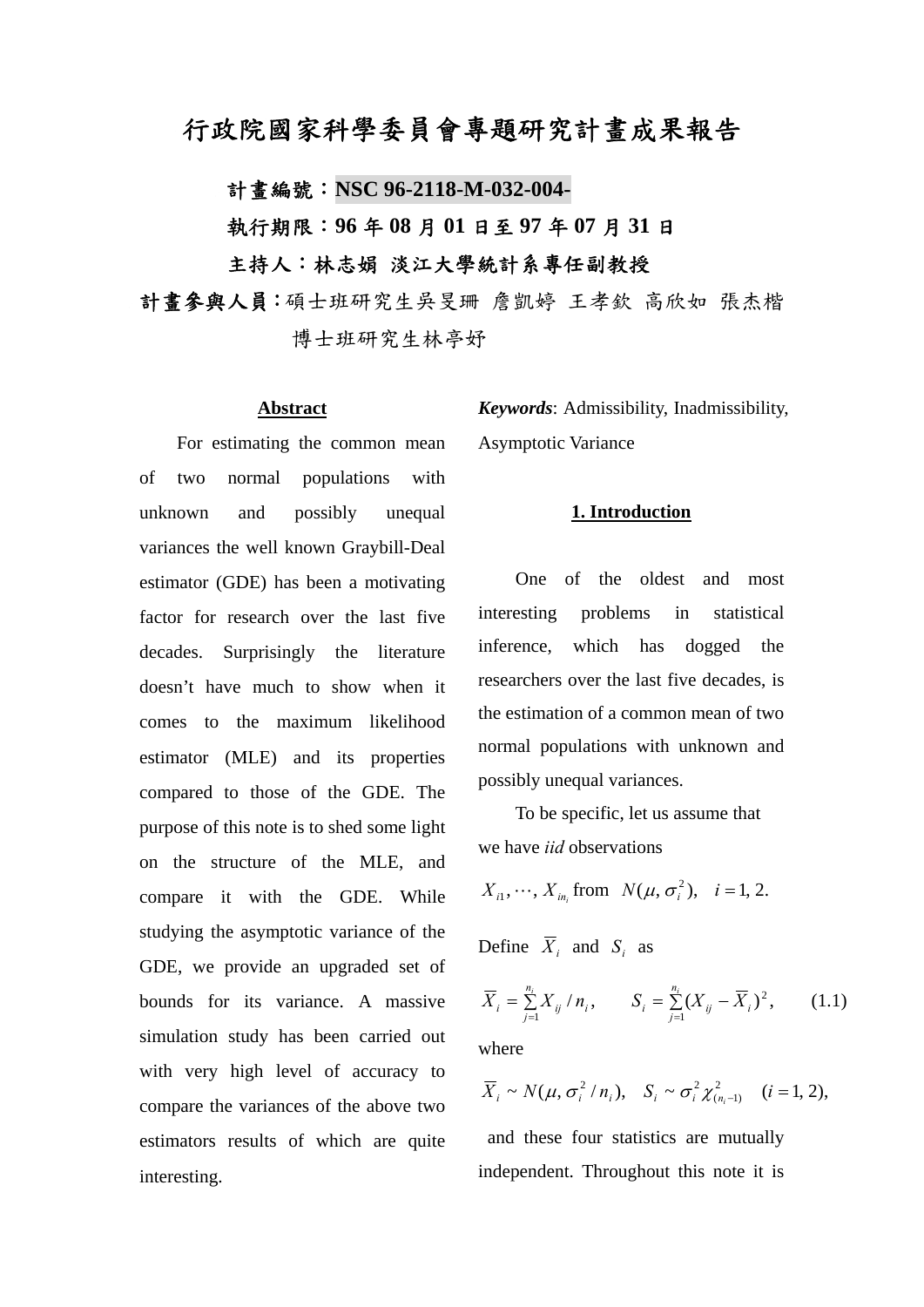assumed that  $n_i \ge 2$   $(i = 1, 2)$  unless mentioned otherwise.

Note that  $(\overline{X}_1, \overline{X}_2, S_1, S_2)$  is minimal sufficient for  $(\mu, \sigma_1^2, \sigma_2^2)$  but not complete. As a result, one can not get the UMVUE (if it exists) using the standard Rao-Blackwell theorem on an unbiased estimator for estimating the common mean  $\mu$ .

 The motivation of this problem (i.e., estimation of  $\mu$  ) comes from a balanced incomplete block design (BIBD) with uncorrelated random block effects. For the  $\ell^{th}$  treatment effect (say,  $\tau_e$ ) one has two estimates - namely, the intra-block estimate and the inter-block estimate (say,  $\hat{\tau}_{\ell}$  and  $\hat{\tau}_{\ell}^*$  respectively). Under the usual design assumptions,  $\hat{\tau}_{\ell}$ and  $\hat{\tau}_{\ell}^{*}$  are independent, have normal distributions with the common mean  $\tau_{\ell}$ but with unknown and possibly unequal variances. The problem thus boils down to derive an efficient estimate of  $\tau_{\ell}$  on the basis of  $\hat{\tau}_{\ell}$ ,  $\hat{\tau}_{\ell}^{*}$  and their variance estimates.

 Coming back to our original model (1.1), if the population variances  $(\sigma_i^2, i = 1, 2)$  are completely known, then the optimal estimator of  $\mu$  is

$$
\hat{\mu} = \sum_{i=1}^{2} (n_i / \sigma_i^2) \overline{X}_i / \sum_{i=1}^{2} (n_i / \sigma_i^2)
$$
 (1.2)

which is the UMVUE, BLUE as well as

the MLE. For the case of equal sample sizes, one just needs to know the ratio  $(\sigma_1^2 / \sigma_2^2)$ , apart from  $\overline{X}_1$  and  $\overline{X}_2$ , to obtain (1.2).

 In our present problem, where  $\sigma_i^2$ , *i* = 1, 2, are unknown and possibly unequal, the most appealing unbiased estimator of  $\mu$  has been the Graybill-Deal estimator (GDE) given as

$$
\hat{\mu}_{GD} = \sum_{i=1}^{2} (n_i / s_i^2) \overline{X}_i / \sum_{i=1}^{2} (n_i / s_i^2)
$$
 (1.3)

where  $s_i^2 = S_i / (n_i - 1), \quad i = 1,2.$ 

Graybill and Deal (1959) obtained conditions on  $n_1$  and  $n_2$  for which  $\hat{\mu}_{GD}$  has a smaller variance than  $\overline{X}_i$ ,  $i = 1, 2$ .

 Even though Graybill and Deal pioneered the research on common mean estimation, it is probably due to Zack's (1966, 1970) that many other researchers paid attention to this interesting problem and its real-life applications. In Zack's own words - "… In 1963 I was approached by a soil engineer. He wanted to estimate the common mean of two populations and he didn't know anything about the variances. But, apriori from his theory he said that the means should be same, and here are the two samples from two different soils. So I thought about this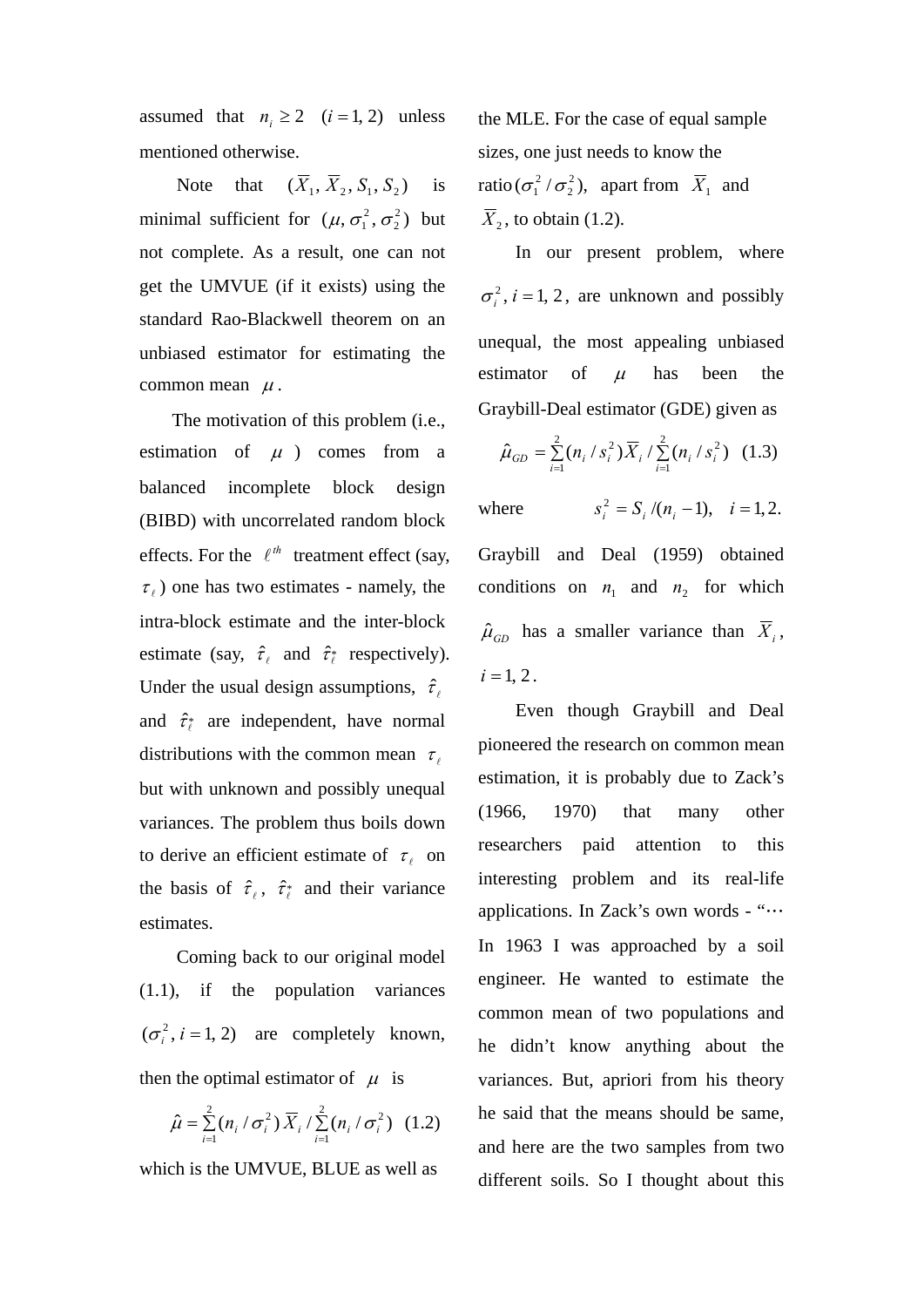problem a little bit and I started to investigate. I realized that there is room for innovation …" (see Kempthorne et al. (1991)).

 For other applications of the common mean problem, especially in clinical trials, see Kelleher (1996).

Most of the research so far on the estimation of a common mean has taken place on three fonts: (i) comparing the GDE with the individual sample means (i.e.,  $\overline{X}_i$ 's); (ii) studying the optimality of GDE and its natural generalizations in suitable classes of estimators; and (iii) studying the performance of Bayes and preliminary test-based estimators with that of the GDE. For a good review of the literature on this problem and other generalizations one can see Kubokawa (1987, 1991) and other references therein. Among some interesting results pertaining to the GDE, Sinha (1985) obtained an unbiased estimate of the variance of the GDE in the form of an infinite series which can be truncated suitably to get an approximate unbiased estimate up to any desired order. This result is helpful because the studentized

version  $[(\hat{\mu}_{GD} - \mu)/\textit{Var}(\hat{\mu}_{GD})]^{1/2}],$ which follows  $N(0, 1)$  asymptotically, can be used for testing as well as for interval estimation of  $\mu$ .

 Quite surprisingly there hasn't been any discussion about the MLE and its performance relative to the other estimators, especially the GDE. It should be pointed out that the GDE (in (1.3)) is not the MLE, contrary to the statement made by Kelleher (1996) or Sinha (1979).

 The purpose of this note is to focus on the MLE and its properties which have long been neglected in the literature. Even with the availability of affordable and efficient computing resources no comparison has been made so far to see how the GDE performs relative to the MLE. An important component of our study has been to see how the variances of the GDE and the MLE depend on the parameters as well as the sample sizes. The numerical results that are reported in the literature didn't take this aspect seriously. As a result, the reported numerical studies have been haphazard, or incomplete at best.

 In Section 2 we study the structure of the MLE and provide a useful representation. Also we find its bias (exact) and variance expressions. Further, we upgrade the existing results to obtain tighter bounds for the variance of the GDE. In Section 3 we report the results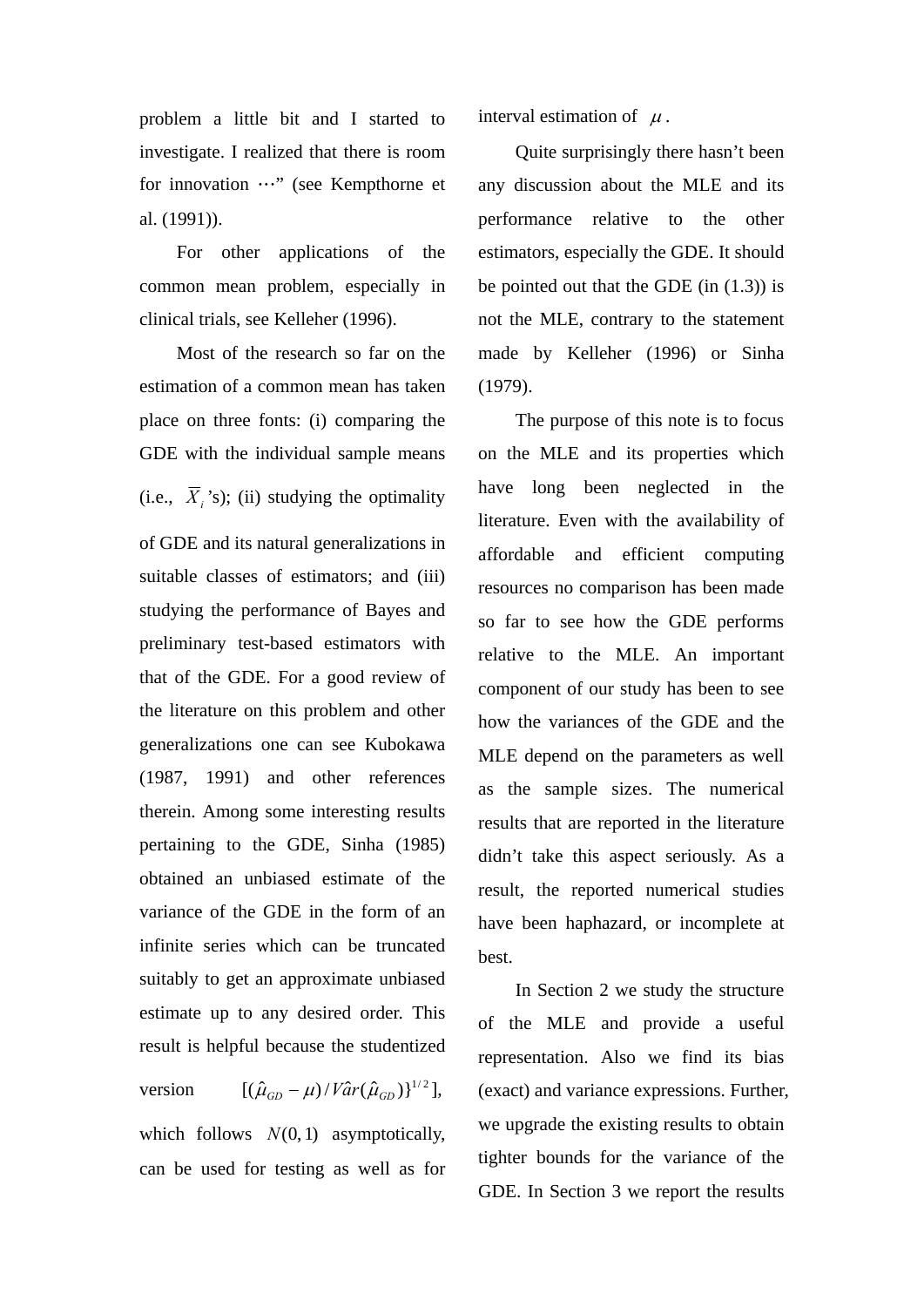of our extensive numerical study comparing the variances of the GDE and the MLE. A large number of replications has been used to ensure a very high level of accuracy of our results. Also, the numerical results provide some interesting and useful trends.

 Before going to the next section we clarify some of the notations which have been used heavily in the rest of the paper. The other notations will be mentioned later as they are adopted.

### **Notations:** Define

$$
\gamma = \sigma_1^2 / \sigma_2^2, \qquad \alpha = \gamma / (k_0 k_1), \quad (1.4)
$$

where

$$
k_0 = (n_1/n_2), k_1 = (n_1 - 1)/(n_2 - 1).
$$
  
Also assuming  $n_i > 3$ ,  $i = 1, 2$ ,  

$$
k_1^* = (n_2 - 3)/(n_1 - 1)
$$
 and  $\hat{\mu}_{ML}$   

$$
k_2^* = (n_2 - 1)/(n_1 - 3)
$$
 (1.5)

### **2. The MLE of the Common Mean**

The reason why the MLE of  $\mu$ has eluded the interest of many researchers is probably its complicated structure. It doesn't have any closed expression, and as a result the exact sampling distribution is impossible to derive.

 The log-likelihood function of the minimal sufficient statistics (1.1) is

$$
L^* = \sum_{i=1}^2 \left[ \text{constant} - (n_i/2) \ln(\sigma_i^2) \right. \\ - \left\{ S_i + n_i (\overline{X}_i - \mu)^2 \right\} / (2\sigma_i^2) \right] (2.1)
$$

Differentiations of  $L^*$  *w.r.t.*  $\mu$ ,  $\sigma_1^2$  and  $\sigma_2^2$ , and setting them equal to 0 yield the MLEs  $\hat{\mu}_{ML}, \hat{\sigma}_{1(ML)}^2, \hat{\sigma}_{2(ML)}^2$  $\hat{\mu}_{ML}$ ,  $\hat{\sigma}_{1(ML)}^2$ ,  $\hat{\sigma}_{2(ML)}^2$  which must satisfy

$$
\hat{\sigma}_{1(ML)}^2 = (S_1 / n_1) + \{n_2 \hat{\sigma}_{1(ML)}^2 + n_1 \hat{\sigma}_{2(ML)}^2\}^2 D^2,
$$
  

$$
/(n_2 \hat{\sigma}_{1(ML)}^2 + n_1 \hat{\sigma}_{2(ML)}^2)^2 D^2,
$$
  
(2.2)

$$
\hat{\sigma}_{2(ML)}^2 = (S_2 / n_2) + \{n_1 \hat{\sigma}_{2(ML)}^2 + n_1 \hat{\sigma}_{2(ML)}^2\}^2 D^2,
$$
  

$$
/(n_2 \hat{\sigma}_{1(ML)}^2 + n_1 \hat{\sigma}_{2(ML)}^2)\}^2 D^2,
$$
  
(2.3)

$$
\hat{\mu}_{ML} = \{ \sum_{i=1}^{2} (n_i / \hat{\sigma}_{i(ML)}^2) \overline{X}_i \} / \{ \sum_{i=1}^{2} (n_i / \hat{\sigma}_{i(ML)}^2) \},
$$
\n(1.5) (2.4)

where  $D = (\overline{X}_1 - \overline{X}_2)$ .

Notice that both  $\hat{\sigma}_{1(ML)}^2$  and  $\hat{\sigma}_{2(ML)}^2$  are functions of  $S_1$ ,  $S_2$  and 2  $D^2 = (\overline{X}_1 - \overline{X}_2)^2$ . Thus it is easy to write  $\hat{\mu}_{ML}$  as

$$
\hat{\mu}_{ML} = \overline{X}_1 - D\hat{\phi}_{ML}, \qquad (2.5)
$$

where

$$
\hat{\phi}_{ML} = \hat{\phi}_{ML}(S_1, S_2, D^2) \n= (n_2 / \hat{\sigma}_{2(ML)}^2) / \{ (n_1 / \hat{\sigma}_{1(ML)}^2) + (n_2 / \hat{\sigma}_{2(ML)}^2) \}.
$$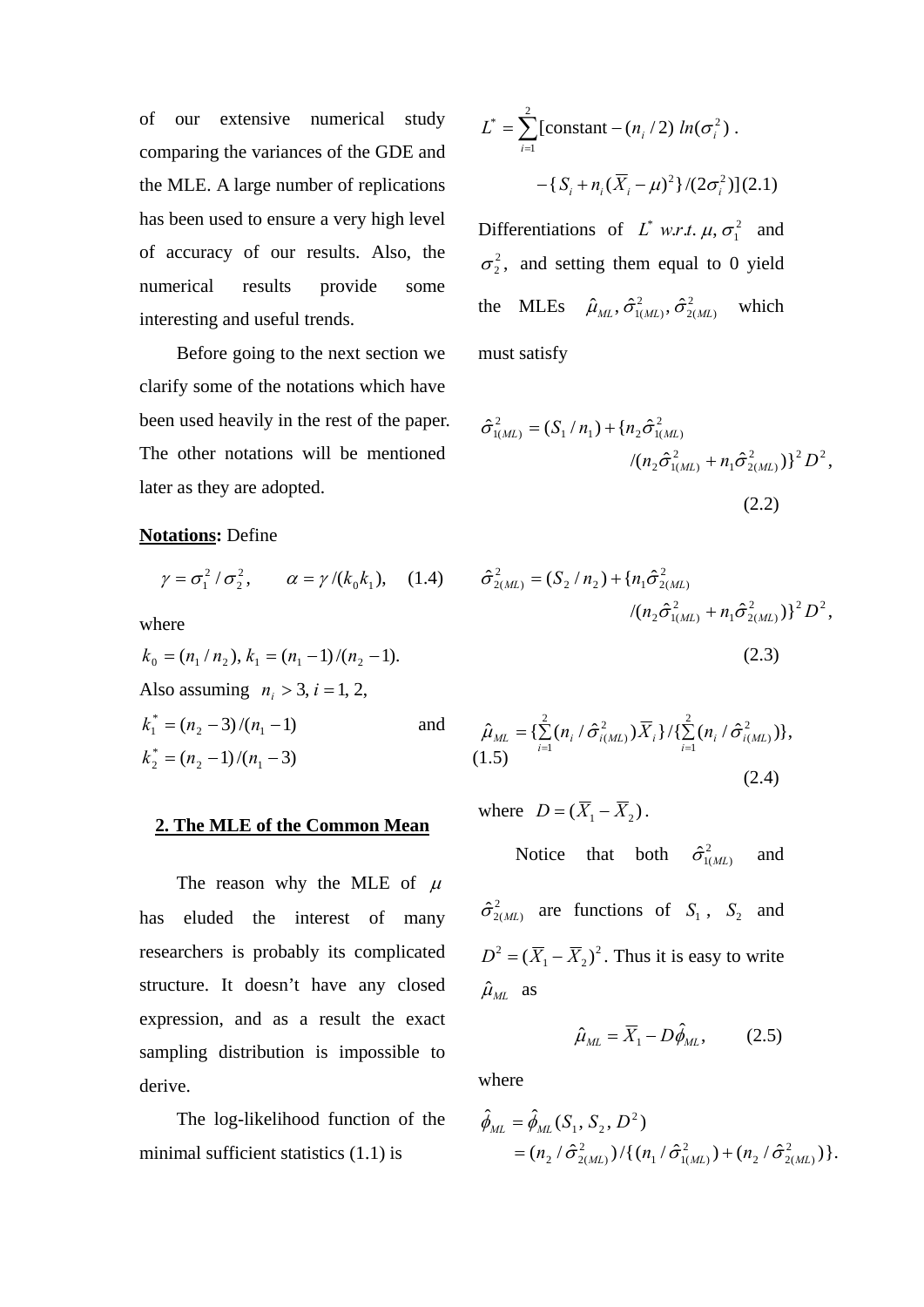Using the facts that  $D^2$  is independent of  $(S_1, S_2)$ , and the conditional distribution of  $D | D^2$  is centered at 0, it is easy to obtain the following result.

**Theorem 2.1.** The MLE  $\hat{\mu}_{ML}$  (in (2.4)) is unbiased for the common mean  $\mu$ .

 The fact that the MLE is unbiased is not surprising. Also,  $\hat{\mu}_{ML}$  is a member of the class of affine (i.e., location and scale) transformations given as

$$
C = \{ \hat{\mu} \mid \hat{\mu} = \overline{X}_1 - D\hat{\phi},
$$
  
 
$$
0 \le \hat{\phi} = \hat{\phi}(S_1, S_2, D^2) \le 1 \},
$$
 (2.7)  
  $i = 1$ 

which is also a class of unbiased estimators. The admissibility (or otherwise) of the GDE (in (1.3)), under the squared error loss function, in *C* has been an open problem for a long time. However, Sinha and Mouqadem (1982) considered the special case of  $n_1 = n_2 = n$  (say), and showed that  $\hat{\mu}_{GD}$ is extended admissible in *C* for  $n \ge 5$ , i.e., there doesn't exist any  $\hat{\mu} \in \mathbb{C}$  such that  $Var(\hat{\mu}) \leq Var(\hat{\mu}_{GD}) - \varepsilon$  for all  $(\sigma_{\scriptscriptstyle 1}^{\scriptscriptstyle 2}, \sigma_{\scriptscriptstyle 2}^{\scriptscriptstyle 2})$  $\sigma_1^2, \sigma_2^2$  and  $\varepsilon > 0$ .

 In the rest of the paper we'll study the variances of  $\hat{\mu}_{ML}$  and  $\hat{\mu}_{GD}$  which, among other things, enable us to compare them comprehensively. We write the variance expression of each estimator in a standardized form as  $Var(\sqrt{n_1}\hat{\mu}/\sigma_1)$ , and that too through a simple representation which allows us to see how each expression depends on  $(\sigma_1^2, \sigma_2^2)$  $(\sigma_1^2, \sigma_2^2)$  as well as  $(n_1, n_2)$ . This also helps us in our numerical study to compare the variances effectively.

 Characterize the minimal sufficient statistics as

$$
S_i = \sigma_i^2 V_i \text{ and } \overline{X}_i = \mu + (\sigma_i / \sqrt{n_i}) Z_i,
$$
  

$$
i = 1, 2 \quad (2.8)
$$

where  $V_i \sim \chi^2_{(n_i-1)}$ ,  $Z_i \sim N(0,1)$ ,  $(2.7)$ <br> $i=1, 2$ , and they are independent. Further, we write

$$
S_2 = \sigma_1^2 (1/\gamma) V_2 \qquad \text{and}
$$

$$
\overline{X}_2 = \mu + (\sigma_1/\sqrt{n_1})\sqrt{(k_0/\gamma)} Z_2. (2.9)
$$

Now, define the scaled versions of  $\hat{\sigma}_{1(ML)}^2$  and  $\hat{\sigma}_{2(ML)}^2$  as  $\hat{\sigma}_{10}^2 = (n_1 / \sigma_1^2) \hat{\sigma}_{1(ML)}^2$ 2  $1'$   $0_1$  $\hat{\sigma}_{10}^2 = (n_1 / \sigma_1^2) \hat{\sigma}_{1(ML)}^2$ 

and

$$
\hat{\sigma}_{20}^2 = (n_2 / \sigma_2^2) \hat{\sigma}_{2(ML)}^2 = (n_1 / \sigma_1^2) (\gamma / k_0) \hat{\sigma}_{2(ML)}^2.
$$
\n(2.10)

Using  $(2.8) - (2.10)$ , the equations  $(2.2)$ and (2.3) can be rewritten as (with details omitted)

$$
\hat{\sigma}_{10}^2 = V_1 + {\hat{\sigma}_{10}^2 / (\hat{\sigma}_{10}^2 + (k_0^2 / \gamma) \hat{\sigma}_{20}^2)}^2
$$
  
×  $(Z_1 - \sqrt{(k_0 / \gamma)} Z_2)^2$  (2.11)

(2.6)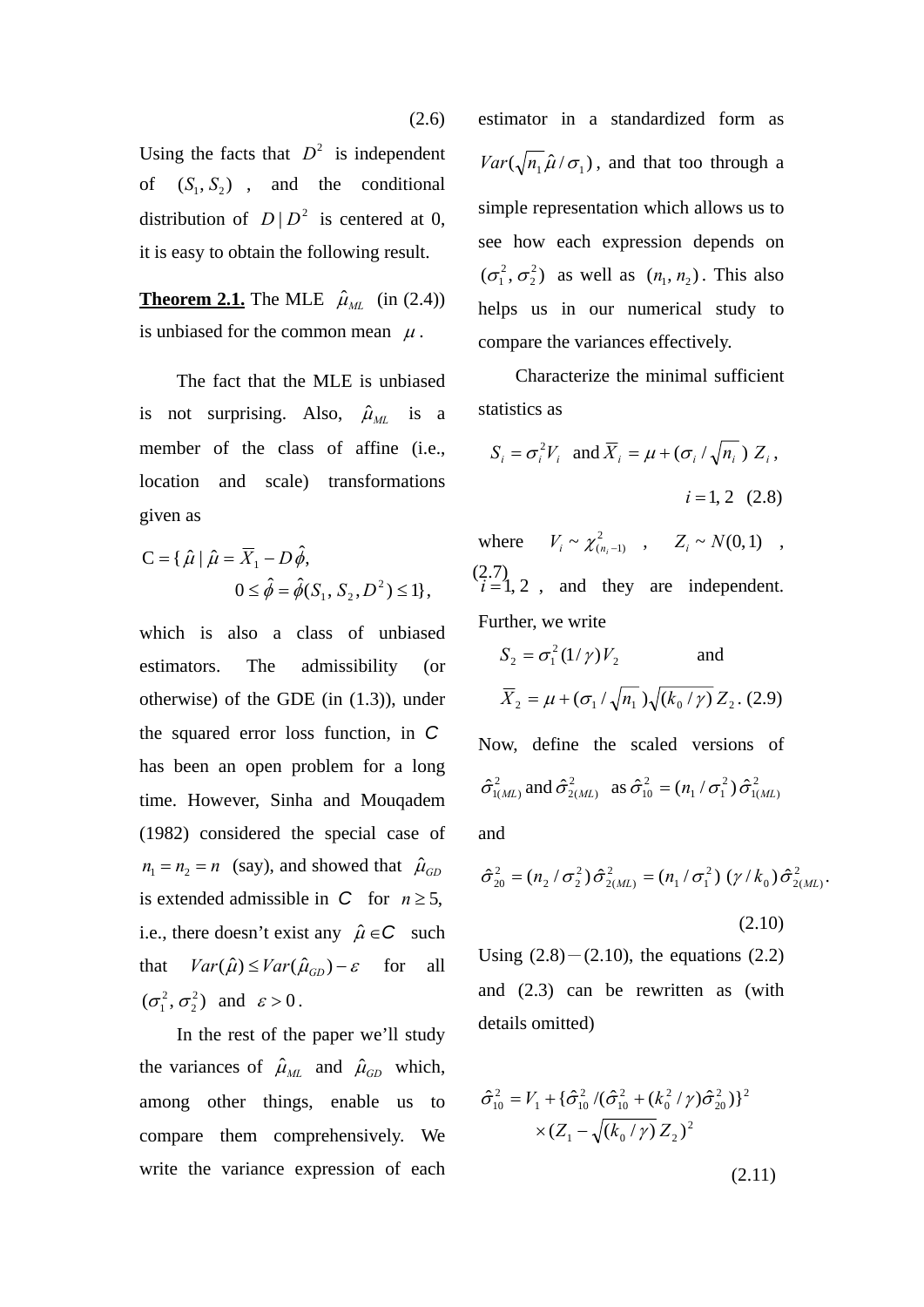$$
\hat{\sigma}_{20}^2 = V_2 + (k_0 / \gamma) \{ k_0 \hat{\sigma}_{20}^2 / (\hat{\sigma}_{10}^2 + (k_0^2 / \gamma) \hat{\sigma}_{20}^2) \}^{\text{COI}} \times (Z_1 - \sqrt{(k_0 / \gamma)} Z_2)^2.
$$

(2.12)

Thus, to obtain the MLEs of  $\sigma_1^2$  and  $\sigma_2^2$  for given  $(\sigma_1^2, \sigma_2^2)$  and  $(V_1, V_2, Z_1, Z_2)$ , one first needs to solve (2.11) and (2.12) to get  $\hat{\sigma}_{10}^2$  and  $\hat{\sigma}_{20}^2$ , and then rescale them according to (2.10) resulting into  $\hat{\sigma}_{1(ML)}^2$  and  $\hat{\sigma}_{2(ML)}^2$ .

Using  $(2.8)-(2.10)$  in  $(2.4)$ , the estimator  $\hat{\mu}_{ML}$  is represented as (with details omitted)

$$
\sqrt{n_1} (\hat{\mu}_{ML} - \mu) / \sigma_1
$$
  
= {  $k_0^2 \hat{\sigma}_{20}^2 Z_1 + \sqrt{\gamma k_0} \hat{\sigma}_{10}^2 Z_2$  }  
 / {  $k_0^2 \hat{\sigma}_{20}^2 + \gamma \hat{\sigma}_{10}^2$  }  
=  $H_{ML}(V_1, V_2, Z_1, Z_2 | \gamma) = H_{ML}$   
(say). (2.13)

The following result is now trivial.

**Theorem 2.2.**  $Var(\sqrt{n_1} \hat{\mu}_{ML} / \sigma_1)$ 

 $= E(H_{ML}^2)$ , where  $H_{ML}$  is given in (2.13).

From (2.13) and the above theorem it is now clear that  $Var(\sqrt{n_1} \hat{\mu}_{ML} / \sigma_1)$ depends on the parameters solely through  $(\sigma^{2}_{1}/\sigma^{2}_{2})$  $\gamma = (\sigma_1^2 / \sigma_2^2)$ . In fact, this is true for any  $\hat{\mu}$  in *C* (see (2.7)).

**Remark 2.1.** The expression 
$$
(2.13)
$$

mes handy to study  $\lim_{n \to \infty} \left( \sqrt{n_1} \hat{\mu}_{ML} / \sigma_1 \right)$  numerically through simulation. For specific  $\gamma$  and  $(n_1, n_2)$ , the random vector  $T = (V_1, V_2, Z_1, Z_2)$ is generated a large number of times, say *Q* times. Get  $H_{ML}^{(\ell)} = H_{ML}^{(\ell)}(T^{(\ell)} | \gamma)$ , where  $T^{(\ell)}$  is the  $\ell^{\frac{th}{2}}$  replication of *T*. Note that that

 $V_i \sim \chi^2_{(n,-1)}$ ,  $Z_i \sim N(0, 1)$ ,  $i = 1, 2$ . Then  $E(H<sub>MI</sub><sup>2</sup>)$  is approximated by  $\sum_{\ell=1}$  $\{\sum\limits_{\ell=1}^{\mathcal{Q}}(H_{\textit{ML}}^{(\ell)})^{2}\,/\mathcal{Q}\}$  $\ell$  $\binom{l}{l}^2/Q$ .

 Though any further simplification of (2.13) seems unlikely, the asymptotic variance of  $\hat{\mu}_{ML}$  is easy to get. The (1.1) element of  $I^{-1}$  , where  $(\mu, \sigma_1^2, \sigma_2^2)$  $I = I(\mu, \sigma_1^2, \sigma_2^2)$  is the  $(3 \times 3)$ information matrix, is  $2 \lambda - 1$  $2^{\prime}$   $\sigma$ <sub>2</sub>  $((n_1 / \sigma_1^2) + (n_2 / \sigma_2^2))^{-1}$ . The following result is immediate.

**Theorem 2.3.**  $AsympVar(\sqrt{n_1}\hat{\mu}_M/\sigma_1)$ 

$$
= {1 + (\gamma / k_0)}^{-1} = V
$$
 (say).

 The above asymptotic variance of  $\hat{\mu}_{ML}$ , which has a very simple closed form, will come useful to see how close the simulated variance (in Theorem 2.2) gets to its asymptotic counterpart. Though  $k_0$  has been defined as  $(n_1/n_2)$ , for asymptotic purposes it can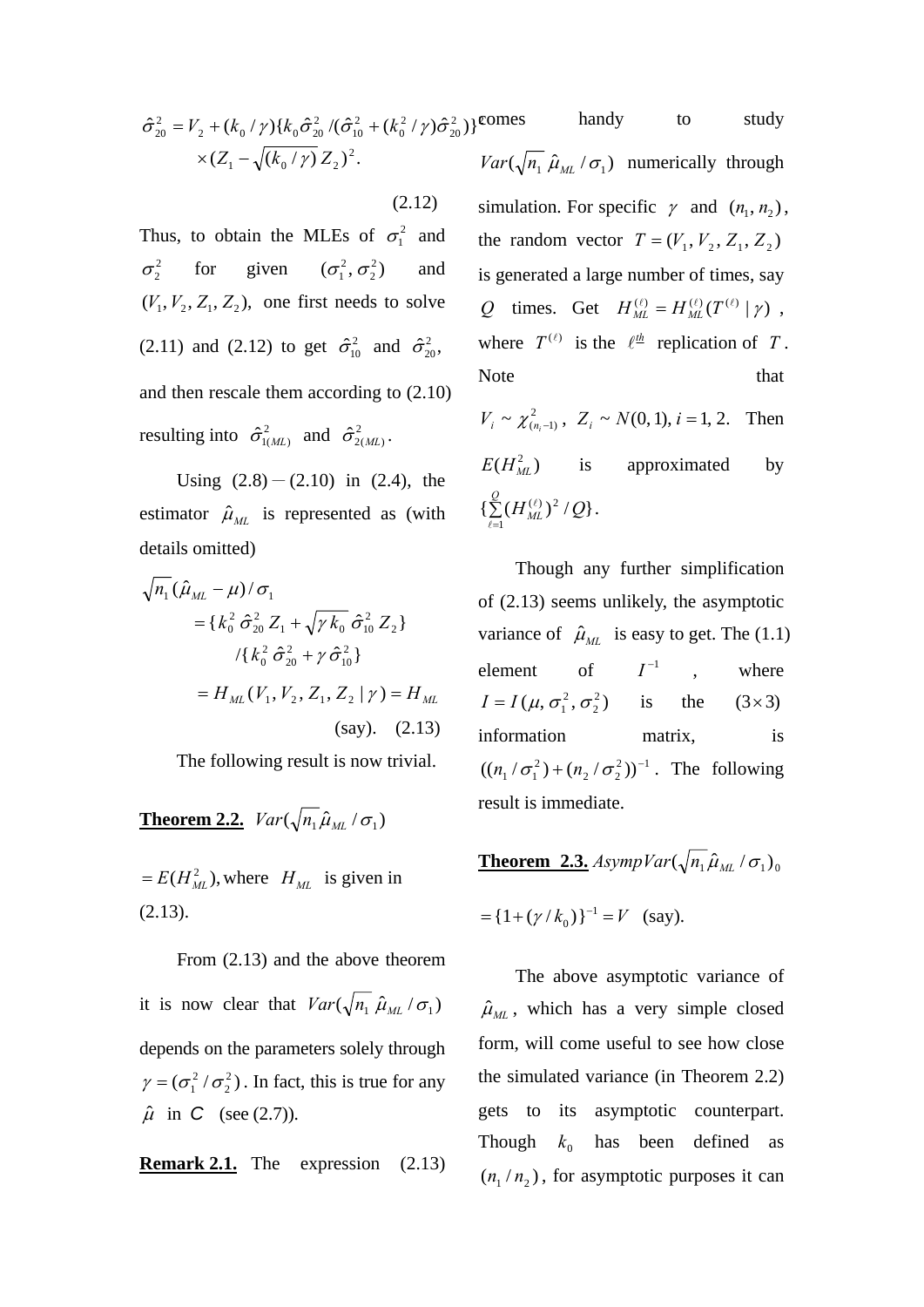be treated as a limiting value of  $(n_1 / n_2)$ .

 We now turn our attention to the age-old GDE for comparison to the MLE. From (1.3) it is trivial to get

$$
Var(\hat{\mu}_{GD}) = (\sigma_1^2 / n_1) E(\hat{\phi}_{GD}^2) + (\sigma_2^2 / n_2) E((1 - \hat{\phi}_{GD})^2),
$$

(2.14)

where

$$
\hat{\phi}_{GD} = (n_1 / s_1^2) / \{ (n_1 / s_1^2) + (n_2 / s_2^2) \},
$$
  
\n
$$
s_i^2 = S_i / (n_i - 1), i = 1, 2.
$$

Using the notations in  $(1.4)$ ,  $(1.5)$ , and the representation in (2.8), it is seen that (with details omitted)

$$
Var(\sqrt{n_1} \hat{\mu}_{GD} / \sigma_1) = E\{(1 + \alpha F_1)^{-2}\}\n+ \beta E\{(\alpha + F_2)^{-2}\}
$$

$$
= E\{H_{GD}^2(V_1, V_2 | \gamma)\} = E\{H_{GD}^2\}
$$
\n(say), (2.15)

where  $\alpha = \gamma / (k_0 \, k_1)$ ,

 $\beta = \gamma / (k_0 k_1^2)$ ,  $F_1 = V_1 / V_2$  and

$$
F_2 = 1/F_1
$$
 and

$$
H_{GD} = \{(1 + \alpha F_1)^{-2} + \beta(\alpha + F_2)^{-2}\}^{1/2}.
$$

**Remark 2.2.** Again, the expression (2.15) will come handy for computing  $Var(\sqrt{n_1} \hat{\mu}_{GD}/\sigma_1)$  through simulation. The variance will be approximated by  $(\sum (H_{GD}^{(\ell)})^2/Q),$ 1  $\sum_{\ell=1}^{\mathcal{Q}}{(H_{GD}^{(\ell)})}^2$  $H_{GD}^{(\ell)})^2$  /  $Q$  $\ell$  $\binom{l}{n}^2$  / Q), after Q replications

$$
H_{GD}^{(\ell)} \text{ s of } H_{GD}.
$$

 An observation can be made about the lower bound of  $Var(\sqrt{n_1} \hat{\mu}_{GD} / \sigma_1)$ from (2.15). The two terms of  $H_{GD}$  in (2.15) are convex in  $F_1$  and  $F_2$ respectively. Using Jensen's inequality and using  $E(F_1) = 1/k_1^*$ ,  $E(F_2) = k_2^*$ , we have

$$
Var(\sqrt{n_1 \hat{\mu}_{GD}} / \sigma_1) \geq {1 + \alpha / k_1^* }^{-2} + \beta { \alpha + k_2^* }^{-2}
$$
  
= {1 + (\gamma / k\_0)(n\_2 - 1)/(n\_2 - 3)}^{-2}  
+ (\gamma k\_0){\gamma + k\_0(n\_1 - 1)/(n\_1 - 3)}^{-2}

 $= A_*(\gamma)$ , (say).(2.16)

 Nanayakkara and Cressie (1991) provided an upper bound of  $Var(\sqrt{n_1} \hat{\mu}_{GD} / \sigma_1)$  which simplifies, after rearranging the terms in their inequality (2.30), as follows:

$$
Var(\sqrt{n_1} \hat{\mu}_{GD} / \sigma_1) \leq \{ (1 + \sqrt{k_2^* / k_1^*}) / 2 \} \{ 1 + (\gamma / k_0) \}^{-1}
$$
  
=  $A_{NC}^*(\gamma)$ ,

 $(say).$  (2.17)

It is easy to see that as  $n_1$  and  $n_2$ go to infinity, taking  $k_0$  as the limiting value of  $(n_1/n_2)$ , both  $A_*(\gamma)$  and  $A_{NC}^*(\gamma)$  converge to  $\{1 + (\gamma/k_0)\}^{-1}$ (defined as  $V_0$  in Theorem 2.3). Therefore, the following result is obvious, i.e., the GDE is first order efficient.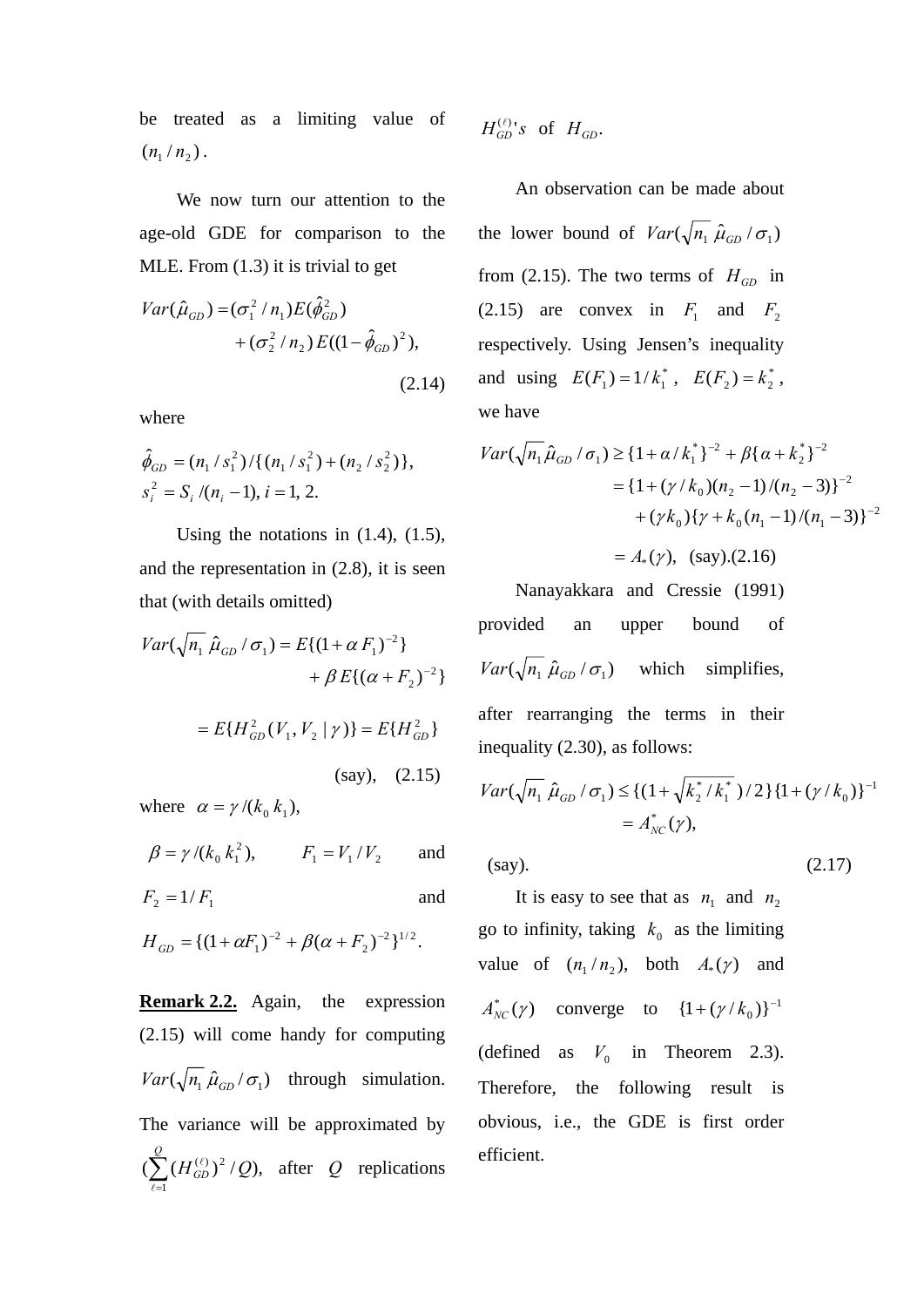**Theorem 2.4.**  $AsympVar(\sqrt{n_1} \hat{\mu}_{GD}/\sigma_1)$ .

 $\boldsymbol{0}$  $=$ {1+( $\gamma$ / $k_0$ )}<sup>-1</sup> = V

 Another set of bounds for  $Var(\sqrt{n_1} \hat{\mu}_{GD} / \sigma_1)$  has been suggested by Korwar (1985) which is presented below in a much convenient form.

**Theorem 2.5.** (Korwar (1985)) With  $\alpha$ as in  $(1.4)$ , define  $2(n_2 - 1)^2$ ,  $b_0 = (n_2 - 1)\{(3n_1 - 7)\alpha + (3n_2 - 1)\},\$  $b_2 = 2(n_2 + 2(n_2 + 1)(1 - \alpha),$  $\times \{(n_1-3)\alpha + (n_2+1)\}\$  $b_1 = \{(n_1 - 1)\alpha + (n_2 - 3)\}\$ 

$$
B_1 = B_1(n_1, n_2, \alpha)
$$
  
= {b<sub>0</sub> -  $\sqrt{b_0^2 - 4b_1b_2}$ }/(2b<sub>1</sub>),

$$
B_2 = B_2(n_1, n_2, \alpha) = 1 - B_1(n_2, n_1, 1/\alpha),
$$
  
\n
$$
C_0 = (n_2 - 1)\{\alpha(n_1 + 1) + (n_2 - 3)\}/\{2\alpha(1 - \alpha)(n_1 - 1)\},\
$$

and

$$
C_1 = \left[ \{ (n_1 - 1)\alpha + (n_2 - 1) \} \times \{ (n_1 - 3)\alpha + (n_2 + 1) \} -4(1 - \alpha)(n_2 - 1) \right] / \left\{ 2\alpha(1 - \alpha)(n_1 - 1) \right\}.
$$

Then,

$$
A_{*K}(\gamma) \leq Var(\sqrt{n_1} \hat{\mu}_{GD} / \sigma_1) \leq A_K^*(\gamma),
$$

where

(a) for 
$$
0 < \alpha < 1
$$
,  $A_{*K}(\gamma) = C_1 B_1 - C_0$ 

and  $A_K^*(\gamma) = C_1 B_2 - C_0;$ 

(b) for

$$
1 < \alpha < \infty, \qquad A_{*K} \quad (\gamma) = C_1 B_2 - C_0
$$

and 
$$
A_K^*(\gamma) = C_1 B_1 - C_0
$$
.

**Remark 2.3.** Korwar's (1985) original result is a bit cumbersome, and discusses only the case  $0 < \alpha < 1$ . Also, the bounds don't exist for  $\alpha = 1$ . However, for  $\alpha = 1$ , exact variance expression can be derived (from his expression (2.1), page-357) as

$$
Var(\sqrt{n_1} \hat{\mu}_{GD} / \sigma_1)|_{\alpha=1} = \{(n_2 - 1)(n_1 + n_2 + 2)\}\
$$

$$
/ \{(n_1 + n_2)(n_1 + n_2 - 2)\}.
$$

 Combining all the bounds discussed above, a set of tighter bounds are obtained as

$$
\max\{A_*(\gamma), A_{*K}(\gamma)\}\
$$
  
\n
$$
\leq Var(\sqrt{n_1}\hat{\mu}_{GD}/n_1)
$$
  
\n
$$
\leq min\{A_{NC}^*(\gamma), A_K^*(\gamma)\}. (2.18)
$$

**Remark 2.4.** The above upgraded bounds in (2.18) are the best (to our knowledge) so far. Our extensive numerical computations show that the bounds in (2.18) can be tighter than those in Theorem 2.5, especially when  $\gamma$  is near zero or too large.

# **3. Numerical Comparison of the Variances**

The expressions in (2.13) and (2.15)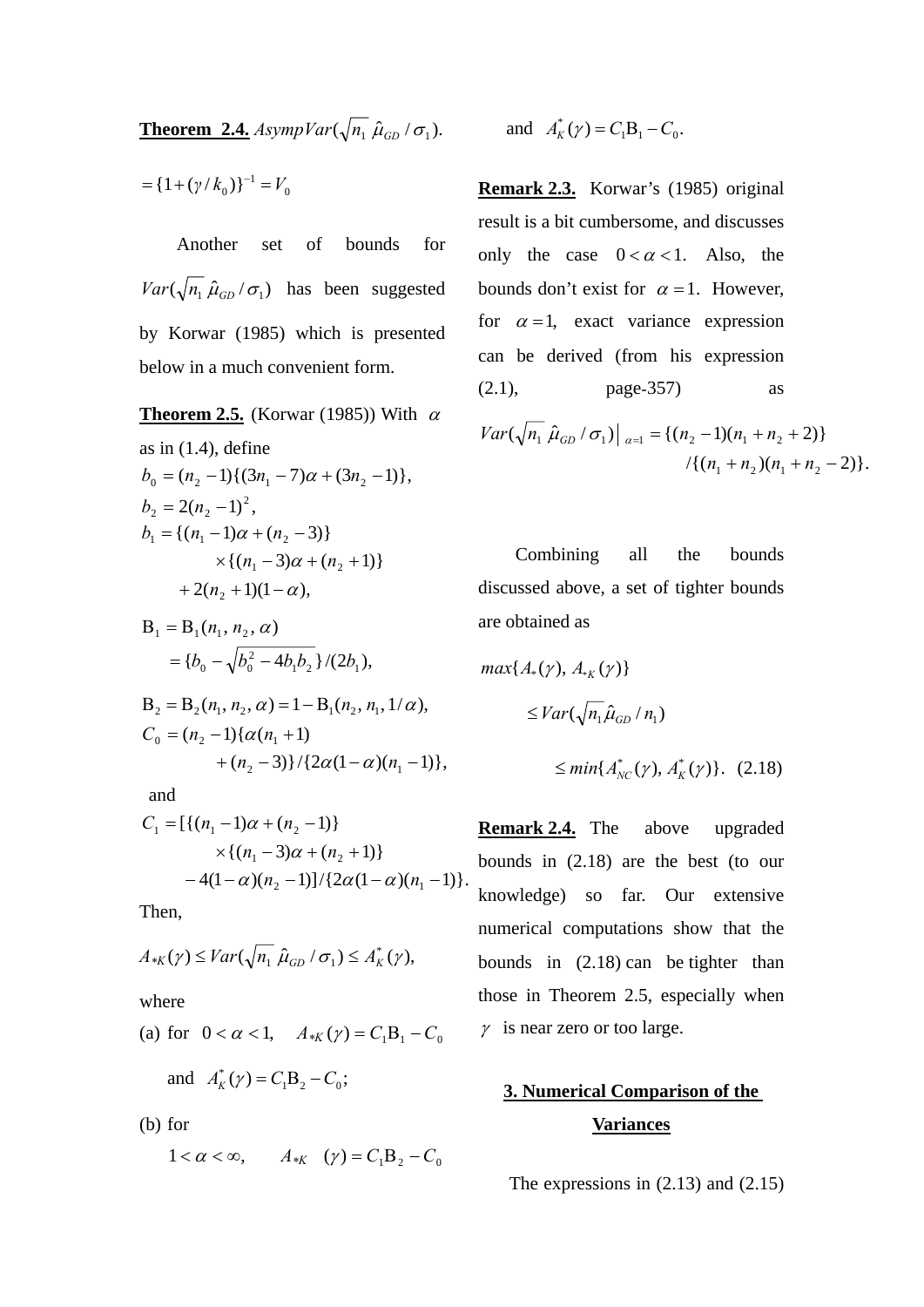are used to simulate the variances of  $\hat{\mu}_{ML}$  and  $\hat{\mu}_{GD}$  in a comprehensive manner some of which are reported below. The simulation was massive in the sense that  $Q = 10^5$  replications have been used for obtaining each simulated variance value, and this is done to achieve a high level of accuracy. Also, the asymptotic variance  $V_0$  of the MLE as well as the GDE is reported here as a benchmark which is calculated directly from the formula in Theorem 2.3. For convenience the following notations are used in the subsequent tables.

$$
V_{ML} = Var(\sqrt{n_1} \hat{\mu}_{ML} / \sigma_1)
$$

$$
V_{GD} = Var(\sqrt{n_1} \hat{\mu}_{GD} / \sigma_1).
$$

The values of  $V_{GD}$  are more stable than the  $V_{ML}$  values in the sense that while the standard error (SE) of the simulation varied from 0.0051 to 0.00001 for the  $V_{ML}$  values, the range of the SE for the  $V_{GD}$  values has been 0.0005 to 0.00001. This is expected because  $\hat{\mu}_{ML}$  is obtained after solving a system of nonlinear equations which may add a component of computational error, however small, to the overall sampling variation.

 The overall picture that emerges from the simulation study is quite interesting, and challenges the conjecture that  $\hat{\mu}_{GD}$  might be admissible.

First of all,  $V_{ML}$  and  $V_{GD}$  are found to be very close to each other, indicating that probably there isn't much difference between these two estimators' performance. The overall picture shows **three broad trends** as presented in the following tables. Apart from the simulated variance, the SE of the simulation is provided in brackets under each value.

**Case**-**I.** For equal sample sizes (i.e.,  $k_0 = n_1 / n_2 = 1$ ), we observe two subtrends.

(a) When  $n_1 = n_2 = n$  (say) < 25, the  $\hat{\mu}_{ML}$  is better than  $\hat{\mu}_{GD}$  for extreme values of  $\gamma$  (i.e.  $\gamma$  close to 0 or  $\infty$ ). For  $\gamma$  near or around 1,  $\hat{\mu}_{GD}$ has better performance than  $\hat{\mu}_{ML}$ . The Table 3.1 (a) shows this subtrend.

(b) For  $n_1 = n_2 = n$  (say)  $\geq 25$ ,  $\hat{\mu}_{ML}$  appears to be better than  $\hat{\mu}_{GD}$ uniformly over  $\gamma$ . However, for  $\gamma$ near 1, the dominance of  $\hat{\mu}_{ML}$  over  $\hat{\mu}_{GD}$  doesn't seem to be statistically significant, since the difference that we see between the simulated  $V_{ML}$  and  $V_{GD}$  is well within 2SE of the difference. (A simple two sample normal or *t*-test would strongly indicate that  $V_{GD}$  and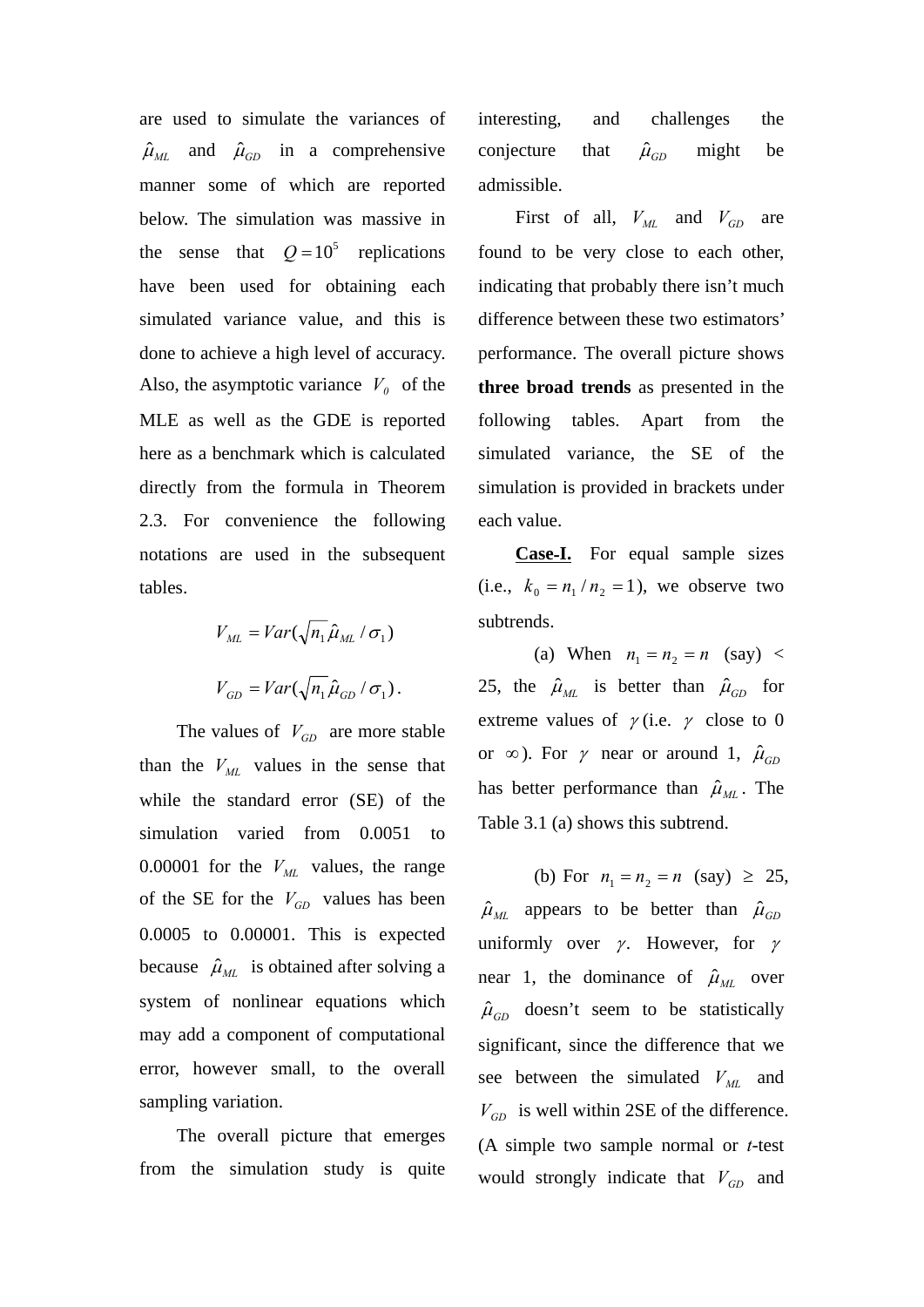$V_{ML}$  are equal for  $\gamma$  near 1.) The following Table 3.1 (b) testifies this subtrend. Even though asymptotically  $V_{ML} = V_{GD} = V_0$ , it appears that  $V_{GD}$  is converging a bit slowly.

**Case-II.** For  $n_1$  and  $n_2$  unequal, but not drastically different (i.e.,  $k_0 \neq 1$ , but roughly  $0.2 < k_0 < 5.0$  ), the variance curves of  $\hat{\mu}_{ML}$  and  $\hat{\mu}_{GD}$ cross each other only once (from small values of  $\gamma$  to large, or vice-versa). In this case none dominates the other uniformly. However, as  $k_0$  moves away from 1, the trend of Case-III (discussed later) slowly emerges. This is shown in the following Table 3.2.

**Case-III.** When  $n_1$  and  $n_2$  are drastically different from each other (i.e.,  $k_0$  is roughly >5.0 or <0.2), the MLE seems to outperform the GDE uniformly. In some cases, for  $\gamma$  too small or too large, there may not be any statistical difference (taking the SE into consideration) between the two simulated variances; but for  $\gamma$  in the middle the MLE is certainly better than the GDE. This is reported in the following Table 3.3.

**Remark 3.1.** Under the Subcase-I (a) and the Case-II, the MLE and the GDE doesn't dominate each other uniformly. If one performs better on one part of the parameter space, then the other does so on the remaining parameter space. But under the Subcase-I (b) and the Case-III, the MLE does show superior performance than the GDE uniformly, though this may be marginal occasionally. This appears to be something new since no other estimator of the common mean in the literature has been reported to be performing better than the GDE uniformly. Considering all the three cases discussed above, the MLE's overall performance seems more appealing than the GDE, barring the fact that no explicit expression is available for the MLE.

### **4. Concluding Remark and Comments**

 The work focuses on the performance of the MLE of a common mean with unknown and possibly unequal variances which has been long neglected in the literature. Our surprising finding is that the MLE has better overall performance than the popular GDE, and at least for the heavily unbalanced case and the asymptotic balanced case the MLE seems to outperform the GDE uniformly. It is hoped that this paper will stimulate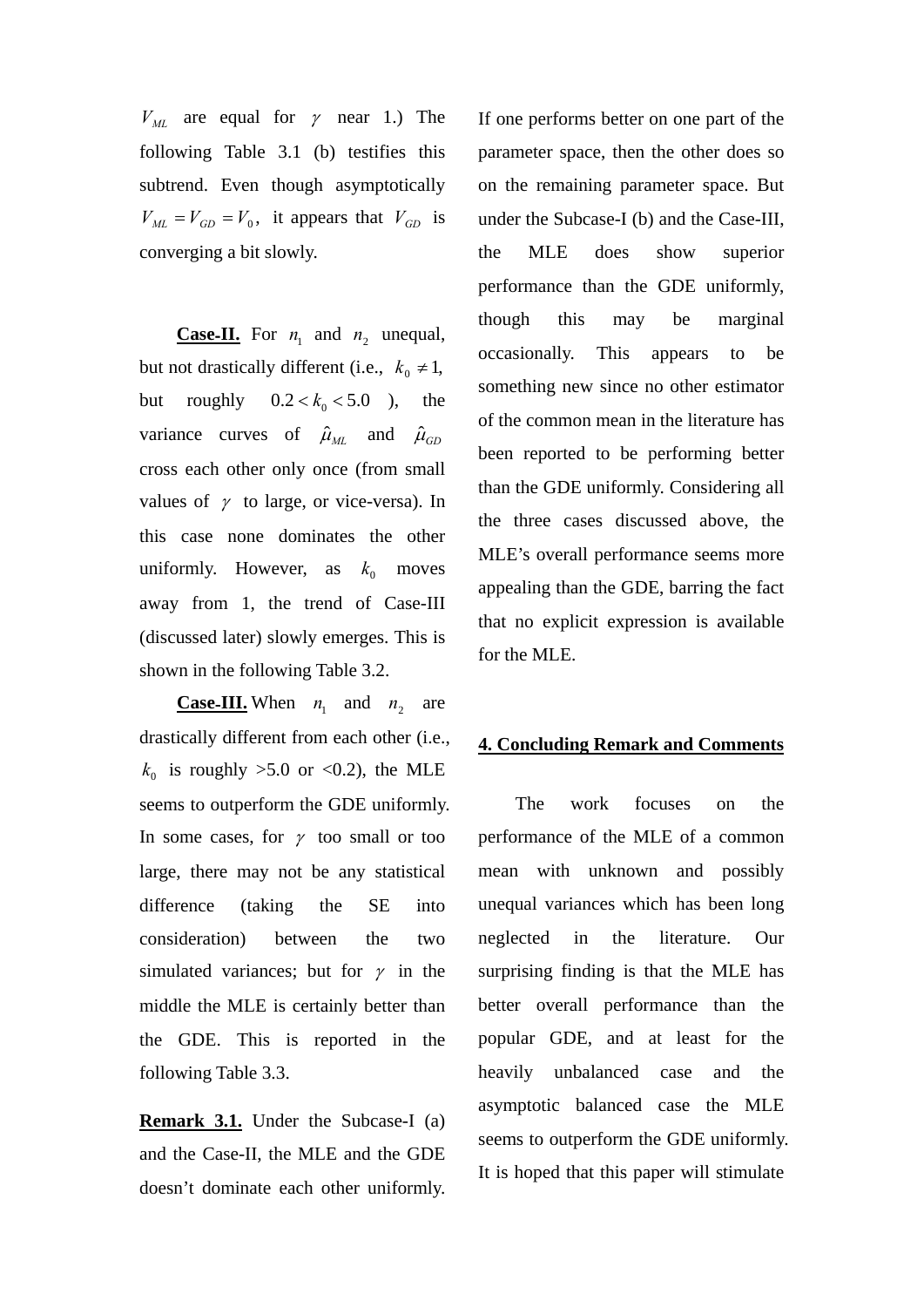further research in studying the MLE of the common mean. Last but not least, a copy of our program and/or further simulation results will be made available to any interested reader.

## **References**

- 1. Graybill, F. A. and Deal, R. B. (1959). Combining Unbiased Estimators. *Biometrics*, 15, 543 - 550.
- 2. Kelleher, T. (1996). A Bayes Method for Estimating the Common Mean of Two Normal Populations. *Communications in Statistics-Theory and Methods*, 25(9), 2141 - 2157.
- 3. Kempthorne, O., Mukhopadhyay, N., Sen, P. K. and Zacks, S. (1991). Research - How To Do It: A Panel Discussion. *Statistical Science*, 6(2), 149 - 162.
- 4. Korwar, R. M. (1985). Bounds for the Variance of the Graybill-Deal Estimator of the Common Mean of Two Normal Distributions. *Communications in Statistics - Theory and Methods*, 14(2), 355 - 361.
- 5. Kubokawa, T. (1987). Admissible Minimax Estimation of a Common Mean of Two Normal Populations. *The Annals of Statistics*, 15, 1245 - 1256.
- 6. Kubokawa, T. (1991). Estimation of the Common Mean and Its Applications. *Sugaku Expositions* (Translated and Published by the American Mathematical Society), 4(1), 97 - 110. [The original article appeared in Japanese in *Sugaku* (1990), Vol. 42, 121 - 130.]
- 7. Pal, N. and Lim, W. K. (1997). A note on Second Order Admissibility of the Graybill-Deal Estimator of a common Mean of Several Normal Populations. *Journal of Statistical Planning and Inference*, 63, 71-78.
- 8. Sinha, B. K. (1979). Is the Maximum Likelihood Estimate of the Common Mean of Several Normal Populations Admissible? Sankhya : The Indian Journal of *Statistics*, B, 40, 192 - 196.
- 9. Sinha, B. K. (1985). Unbiased Estimation of the Variance of the Graybill-Deal Estimator of the Common Mean of Several Normal Populations. *Canadian Journal of Statistics*, 13, 243 - 247.
- 10. Sinha, B. K. and Mouqadem, O. (1982). Estimation of the Common Mean of Two Univariate Normal Populations. *Communications in Statistics - Theory and Methods*, 11, 1603 - 1614.
- 11. Nanayakkara, N. and Cressie, N.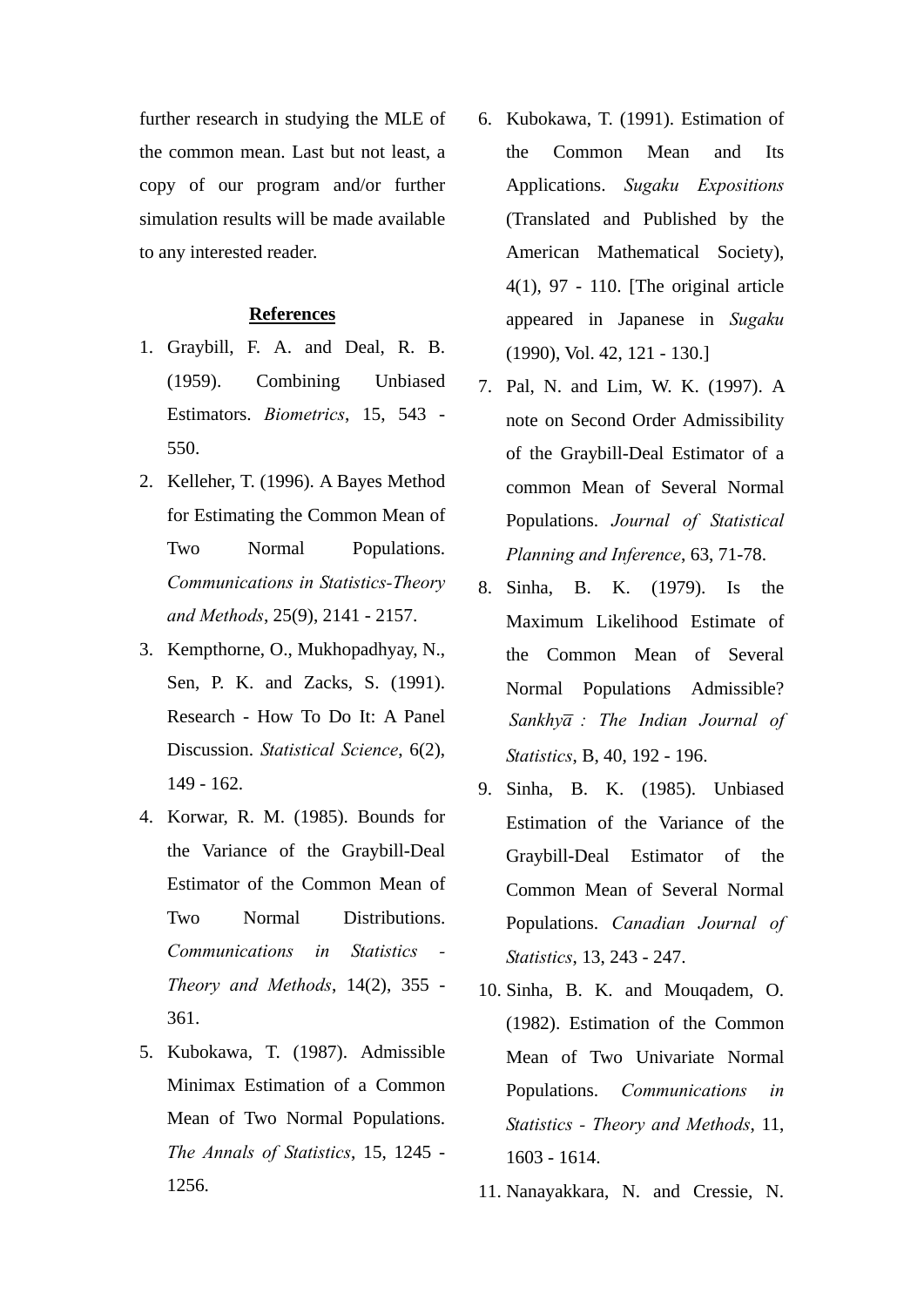(1991). Combining Two Unbiased Estimators of a Common Mean of Two Normal Populations. *Australian Journal of Statistics* (Currently, *Australian and New Zealand Journal of Statistics*), 33(1), 43 - 56.

12. Zacks, S. (1966). Unbiased Estimation of the Common Mean of Two Normal Distributions Based on Small Samples of Equal Size. *Journal of the American Statistical*  *Association*, 61, 467 - 476.

13. Zacks, S. (1970). Bayes and Fiducial Equivariant Estimators of the Common Mean of Two Normal Distributions. *The Annals of the Mathematical Statistics*, 41, 59 - 69.

Table 3.1 (a). Variances of the MLE and the GDE for Case-I  $(k_0 = 1)$  with  $n_1 = n_2 = n < 25$ 

| $\ldots$     |                   |          |              |          |          |          |          |          |  |  |
|--------------|-------------------|----------|--------------|----------|----------|----------|----------|----------|--|--|
| $(n_1, n_2)$ | Variance          |          | $\mathcal V$ |          |          |          |          |          |  |  |
|              |                   | 0.1      | 0.2          | 0.5      | 1.0      | 2.0      | 5.0      | 10.0     |  |  |
|              | $V_{ML}$          | 1.0199   | 1.0023       | 0.8518   | 0.6449   | 0.4274   | 0.1999   | 0.1019   |  |  |
|              |                   | (0.0051) | (0.0050)     | (0.0040) | (0.0030) | (0.0020) | (0.0010) | (0.0005) |  |  |
| (5, 5)       | $V_{GD}$          | 1.0985   | 1.0135       | 0.8033   | 0.5997   | 0.4016   | 0.2023   | 0.1098   |  |  |
|              |                   | (0.0018) | (0.0013)     | (0.0006) | (0.0003) | (0.0003) | (0.0002) | (0.0002) |  |  |
|              | $V_{0}$           | 0.9091   | 0.8333       | 0.6667   | 0.5000   | 0.3333   | 0.1667   | 0.0909   |  |  |
| (10, 10)     | $V_{ML}$          | 0.9431   | 0.8997       | 0.7428   | 0.5627   | 0.3718   | 0.1792   | 0.0948   |  |  |
|              |                   | (0.0042) | (0.0041)     | (0.0034) | (0.0026) | (0.0017) | (0.0008) | (0.0004) |  |  |
|              | $V_{GD}$          | 0.9641   | 0.9006       | 0.7310   | 0.5503   | 0.3658   | 0.1802   | 0.0966   |  |  |
|              |                   | (0.0005) | (0.0005)     | (0.0003) | (0.0002) | (0.0001) | (0.0001) | (0.0001) |  |  |
|              | $V_{0}$           | 0.9091   | 0.8333       | 0.6667   | 0.5000   | 0.3333   | 0.1667   | 0.0909   |  |  |
|              | $V^{}_{M\!L}$     | 0.9286   | 0.8630       | 0.7088   | 0.5380   | 0.3555   | 0.1720   | 0.0927   |  |  |
|              |                   | (0.0041) | (0.0039)     | (0.0032) | (0.0024) | (0.0016) | (0.0008) | (0.0004) |  |  |
| (15, 15)     | $V_{GD}$          | 0.9391   | 0.8729       | 0.7085   | 0.5331   | 0.3544   | 0.1747   | 0.0939   |  |  |
|              |                   | (0.0002) | (0.0002)     | (0.0002) | (0.0001) | (0.0001) | (0.0001) | (0.0000) |  |  |
|              | $V_{0}$           | 0.9091   | 0.8333       | 0.6667   | 0.5000   | 0.3333   | 0.1667   | 0.0909   |  |  |
| (20, 20)     | $V_{\mathit{ML}}$ | 0.9172   | 0.8534       | 0.6984   | 0.5311   | 0.3496   | 0.1692   | 0.0918   |  |  |
|              |                   | (0.0041) | (0.0038)     | (0.0031) | (0.0024) | (0.0016) | (0.0008) | (0.0004) |  |  |
|              | $V_{GD}$          | 0.9295   | 0.8613       | 0.6977   | 0.5249   | 0.3489   | 0.1722   | 0.0929   |  |  |
|              |                   | (0.0001) | (0.0002)     | (0.0001) | (0.0001) | (0.0001) | (0.0000) | (0.0000) |  |  |
|              | $V_0$             | 0.9091   | 0.8333       | 0.6667   | 0.5000   | 0.3333   | 0.1667   | 0.0909   |  |  |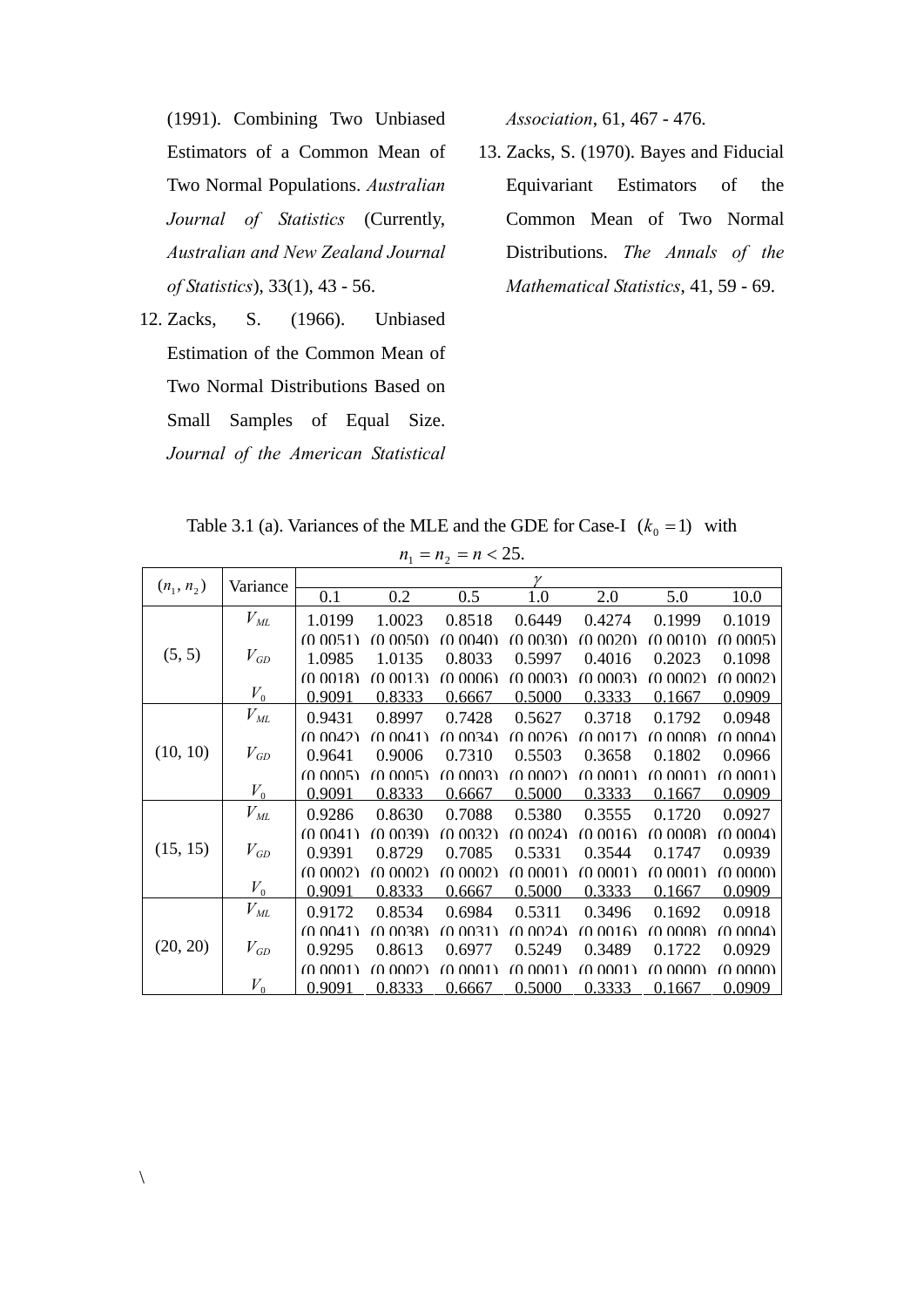| $n_1 = n_2 = n \ge 25.$ |          |          |          |          |          |          |          |          |  |
|-------------------------|----------|----------|----------|----------|----------|----------|----------|----------|--|
| $(n_1, n_2)$            | Variance | γ        |          |          |          |          |          |          |  |
|                         |          | 0.1      | 0.2      | 0.5      | 1.0      | 2.0      | 5.0      | 10.0     |  |
|                         | $V_{ML}$ | 0.9141   | 0.8432   | 0.6868   | 0.5187   | 0.3423   | 0.1696   | 0.0915   |  |
|                         |          | (0.0041) | (0.0038) | (0.0031) | (0.0023) | (0.0015) | (0.0008) | (0.0004) |  |
| (25, 25)                | $V_{GD}$ | 0.9245   | 0.8550   | 0.6911   | 0.5201   | 0.3458   | 0.1710   | 0.0924   |  |
|                         |          | (0.0001) | (0.0001) | (0.0001) | (0.0001) | (0.0001) | (0.0000) | (0.0000) |  |
|                         | $V_{0}$  | 0.9091   | 0.8333   | 0.6667   | 0.5000   | 0.3333   | 0.1667   | 0.0909   |  |
| (50, 50)                | $V_{ML}$ | 0.9077   | 0.8383   | 0.6746   | 0.5065   | 0.3369   | 0.1670   | 0.0908   |  |
|                         |          | (0.0041) | (0.0038) | (0.0030) | (0.0023) | (0.0015) | (0.0007) | (0.0004) |  |
|                         | $V_{GD}$ | 0.9159   | 0.8433   | 0.6788   | 0.5100   | 0.3394   | 0.1687   | 0.0916   |  |
|                         |          | (0.0000) | (0.0001) | (0.0001) | (0.0000) | (0.0000) | (0.0000) | (0.0000) |  |
|                         | $V_{0}$  | 0.9091   | 0.8333   | 0.6667   | 0.5000   | 0.3333   | 0.1667   | 0.0909   |  |
|                         | $V_{ML}$ | 0.8999   | 0.8315   | 0.6687   | 0.5015   | 0.3334   | 0.1664   | 0.0906   |  |
|                         |          | (0.0040) | (0.0037) | (0.0030) | (0.0023) | (0.0015) | (0.0007) | (0.0004) |  |
| (100, 100)              | $V_{GD}$ | 0.9123   | 0.8382   | 0.6727   | 0.5050   | 0.3363   | 0.1676   | 0.0912   |  |
|                         |          | (0.0000) | (0.0000) | (0.0000) | (0.0000) | (0.0000) | (0.0000) | (0.0000) |  |
|                         | $V_{0}$  | 0.9091   | 0.8333   | 0.6667   | 0.5000   | 0.3333   | 0.1667   | 0.0909   |  |
| (500, 500)              | $V_{ML}$ | 0.9072   | 0.8288   | 0.6684   | 0.4955   | 0.3315   | 0.1666   | 0.0908   |  |
|                         |          | (0.0041) | (0.0037) | (0.0030) | (0.0022) | (0.0015) | (0.0007) | (0.0004) |  |
|                         | $V_{GD}$ | 0.9097   | 0.8343   | 0.6679   | 0.5010   | 0.3339   | 0.1669   | 0.0910   |  |
|                         |          | (0.0000) | (0.0000) | (0.0000) | (0.0000) | (0.0000) | (0.0000) | (0.0000) |  |
|                         | $V_{0}$  | 0.9091   | 0.8333   | 0.6667   | 0.5000   | 0.3333   | 0.1667   | 0.0909   |  |

Table 3.1 (b). Variances of the MLE and the GDE for Case-I  $(k_0 = 1)$  with

Table 3.2. Variances of the MLE and the GDE for Case-II  $(k_0 \neq 1, 0.2 \le k_0 \le 5.0)$ .

| $(n_1, n_2)$ | Variance | γ        |          |          |          |          |          |          |
|--------------|----------|----------|----------|----------|----------|----------|----------|----------|
|              |          | 0.1      | 0.2      | 0.5      | 1.0      | 2.0      | 5.0      | 10.0     |
|              | $V_{ML}$ | 0.8397   | 0.7156   | 0.4866   | 0.3062   | 0.1750   | 0.0757   | 0.0387   |
|              |          | (0.0038) | (0.0032) | (0.0022) | (0.0014) | (0.0008) | (0.0003) | (0.0002) |
| (10, 25)     | $V_{GD}$ | 0.8390   | 0.7081   | 0.4775   | 0.3067   | 0.1773   | 0.0772   | 0.0395   |
|              |          | (0.0002) | (0.0002) | (0.0001) | (0.0001) | (0.0001) | (0.0000) | (0.0000) |
|              | $V_{0}$  | 0.8000   | 0.6667   | 0.4444   | 0.2857   | 0.1667   | 0.0741   | 0.0385   |
|              | $V_{ML}$ | 0.9762   | 0.9508   | 0.8757   | 0.7664   | 0.6059   | 0.3576   | 0.2104   |
|              |          | (0.0044) | (0.0042) | (0.0039) | (0.0035) | (0.0027) | (0.0016) | (0.0009) |
| (25, 10)     | $V_{GD}$ | 0.9879   | 0.9649   | 0.8869   | 0.7668   | 0.5965   | 0.3540   | 0.2097   |
|              |          | (0.0003) | (0.0004) | (0.0004) | (0.0003) | (0.0002) | (0.0001) | (0.0000) |
|              | $V_{0}$  | 0.9615   | 0.9259   | 0.8333   | 0.7143   | 0.5556   | 0.3333   | 0.2000   |
|              | $V_{ML}$ | 0.9788   | 0.9649   | 0.9304   | 0.8686   | 0.7511   | 0.5390   | 0.3525   |
|              |          | (0.0044) | (0.0043) | (0.0042) | (0.0039) | (0.0034) | (0.0024) | (0.0016) |
| (50, 10)     | $V_{GD}$ | 0.9942   | 0.9847   | 0.9491   | 0.8822   | 0.7619   | 0.5322   | 0.3512   |
|              |          | (0.0002) | (0.0003) | (0.0004) | (0.0004) | (0.0003) | (0.0001) | (0.0001) |
|              | $V_{0}$  | 0.9804   | 0.9615   | 0.9091   | 0.8333   | 0.7143   | 0.5000   | 0.3333   |
| (10, 50)     | $V_{ML}$ | 0.7100   | 0.5339   | 0.3046   | 0.1730   | 0.0933   | 0.0390   | 0.0198   |
|              |          | (0.0032) | (0.0024) | (0.0014) | (0.0008) | (0.0004) | (0.0002) | (0.0001) |
|              | $V_{GD}$ | 0.7027   | 0.5320   | 0.3049   | 0.1765   | 0.0949   | 0.0394   | 0.0199   |
|              |          | (0.0001) | (0.0001) | (0.0001) | (0.0001) | (0.0000) | (0.0000) | (0.0000) |
|              | $V_0$    | 0.6667   | 0.5000   | 0.2857   | 0.1667   | 0.0909   | 0.0385   | 0.0196   |